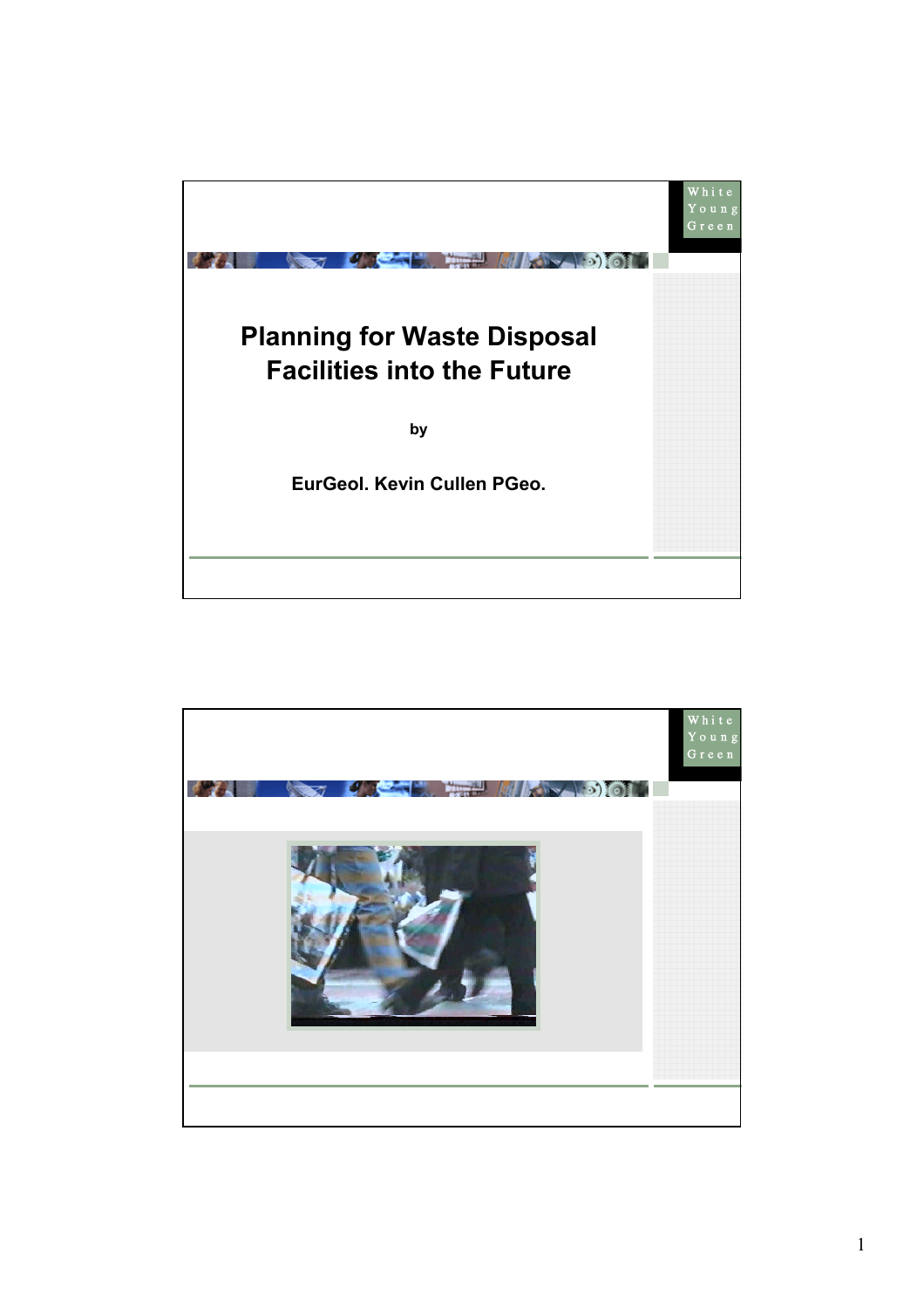

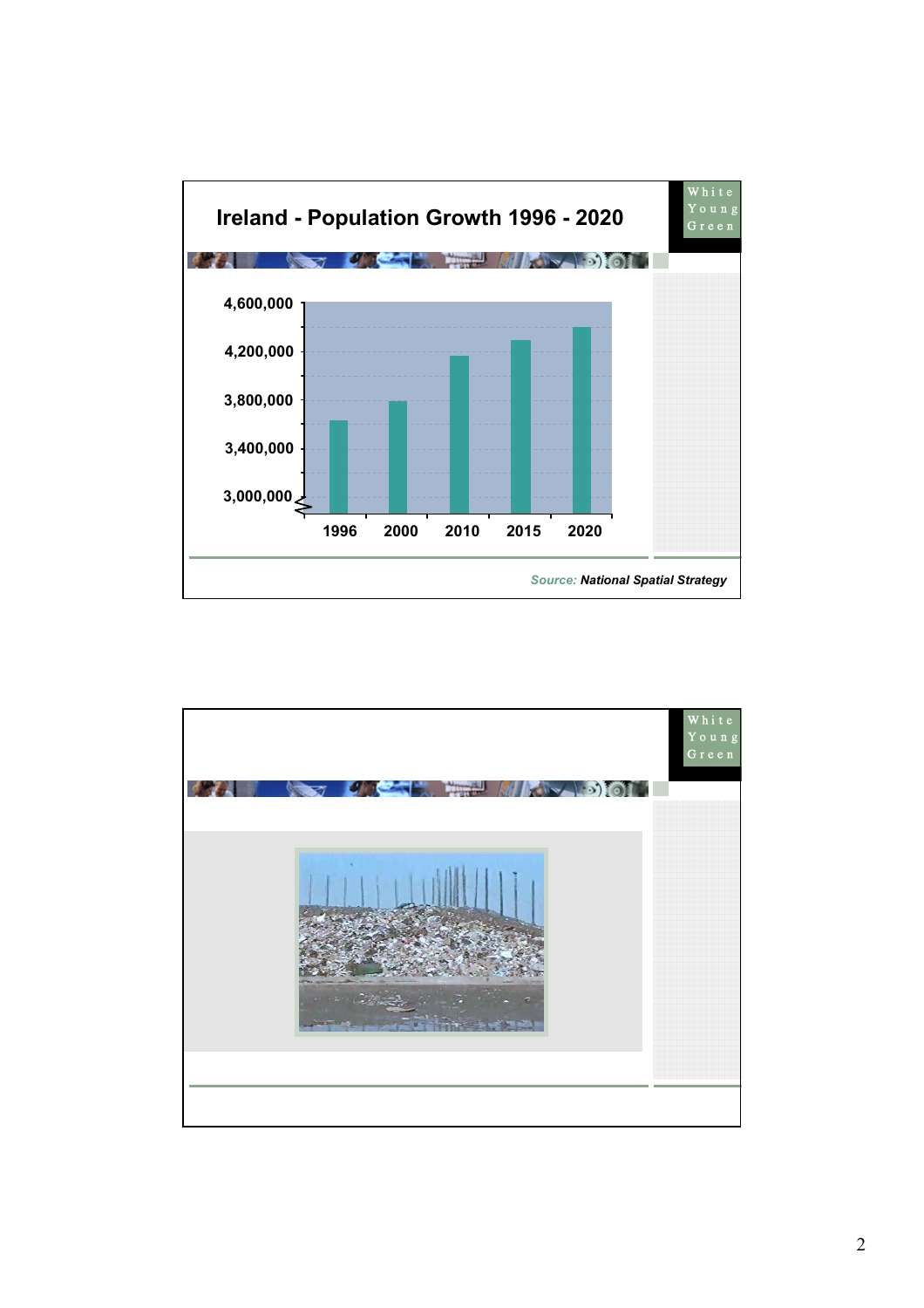

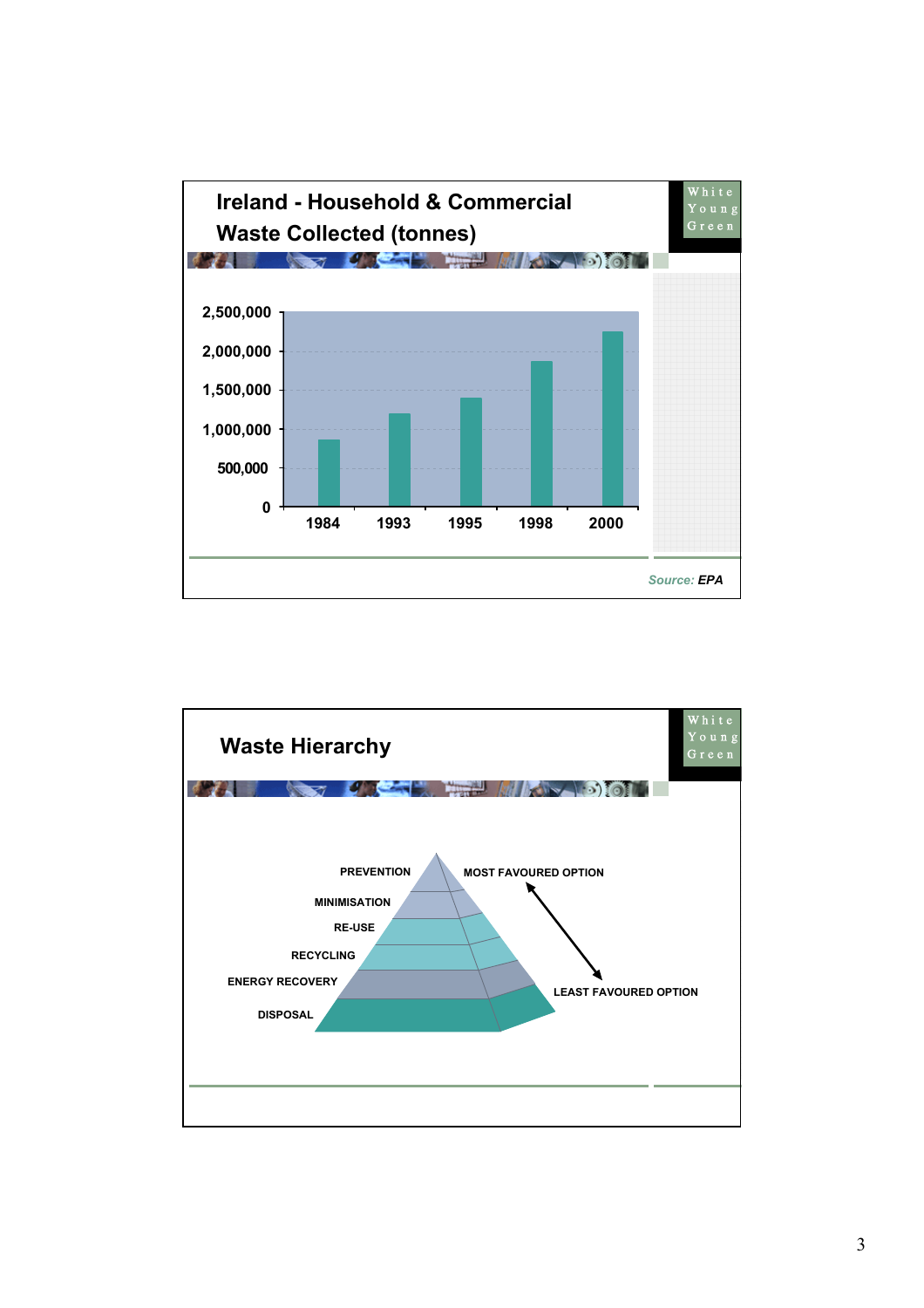

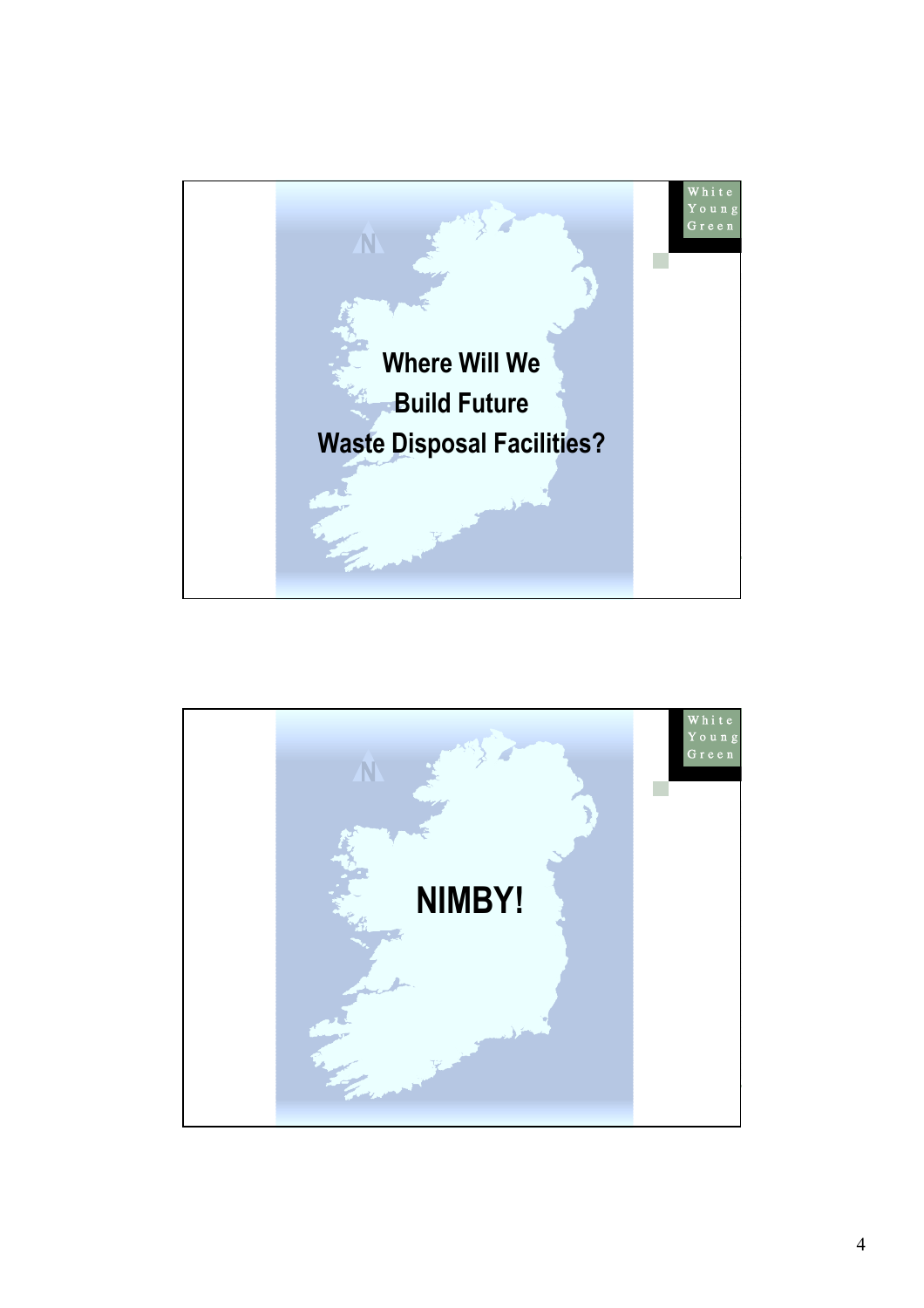

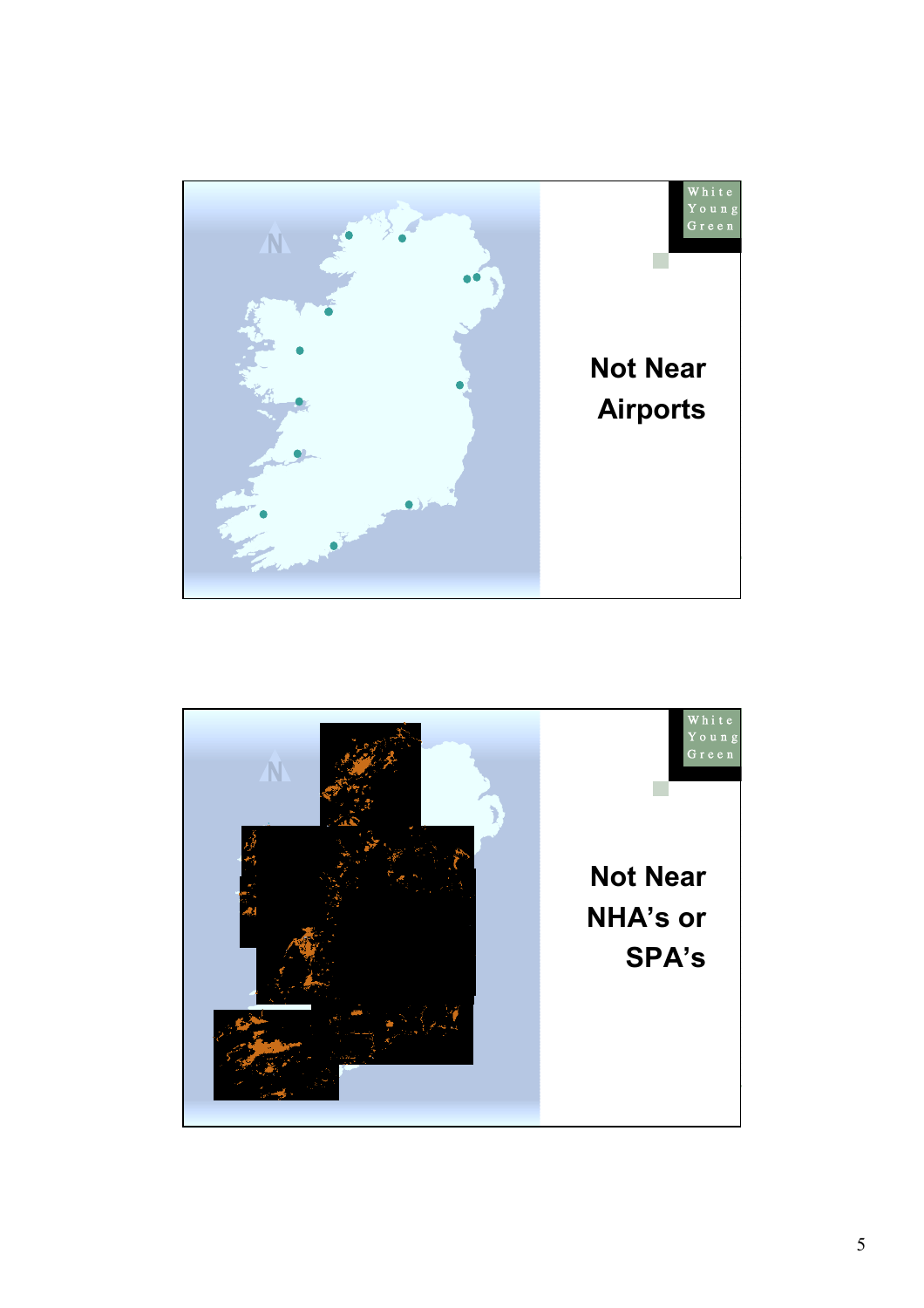

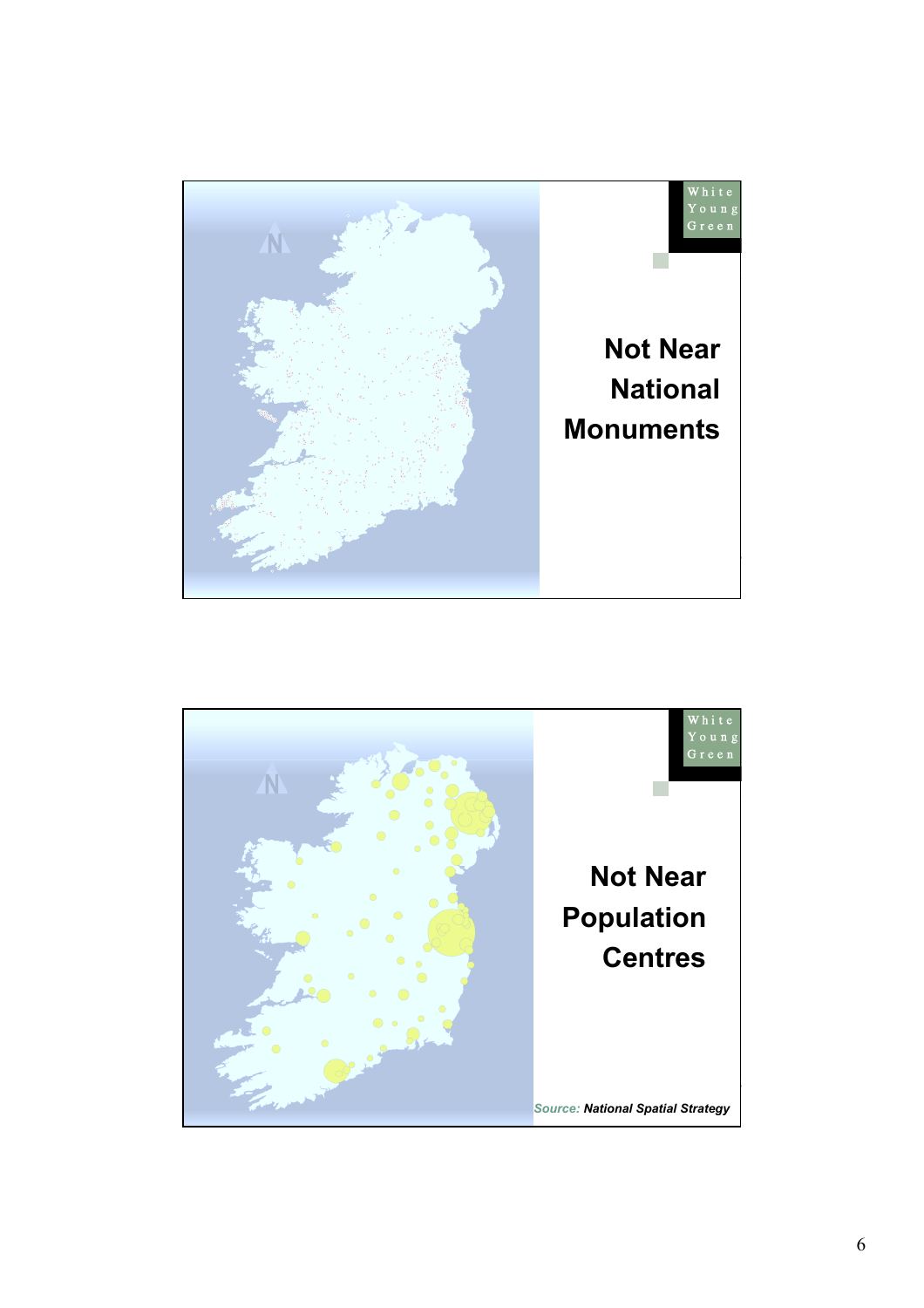

|                                       | <b>Source</b><br><b>Protection</b><br><b>Area</b> |                 | <b>Resource Protection</b><br><b>Aquifer Category</b> |                 |                          |                 |                             |                 |
|---------------------------------------|---------------------------------------------------|-----------------|-------------------------------------------------------|-----------------|--------------------------|-----------------|-----------------------------|-----------------|
| <b>Vulnerability</b><br><b>Rating</b> |                                                   |                 | <b>Regionally</b><br>Important (R)                    |                 | Locally<br>Important (L) |                 | Poor<br><b>Aquifers (P)</b> |                 |
|                                       | Inner                                             | Outer           | Rk                                                    | Rf/Rg           | Lm/Lg                    | ш               | PI                          | Pu              |
| Extreme (E)                           | <b>R4</b>                                         | <b>R4</b>       | <b>R4</b>                                             | <b>R4</b>       | R3 <sup>2</sup>          | $R2^2$          | $R2^2$                      | R2 <sup>1</sup> |
| High (H)                              | <b>R4</b>                                         | <b>R4</b>       | <b>R4</b>                                             | <b>R4</b>       | R3 <sup>1</sup>          | R2 <sup>1</sup> | R2 <sup>1</sup>             | R <sub>1</sub>  |
| Moderate (M)                          | <b>R4</b>                                         | <b>R4</b>       | <b>R4</b>                                             | R3 <sup>1</sup> | $R2^2$                   | R2 <sup>1</sup> | R2 <sup>1</sup>             | R <sub>1</sub>  |
| Low (L)                               | <b>R4</b>                                         | R3 <sup>1</sup> | R3 <sup>1</sup>                                       | R3 <sup>1</sup> | R <sub>1</sub>           | R <sub>1</sub>  | R <sub>1</sub>              | R <sub>1</sub>  |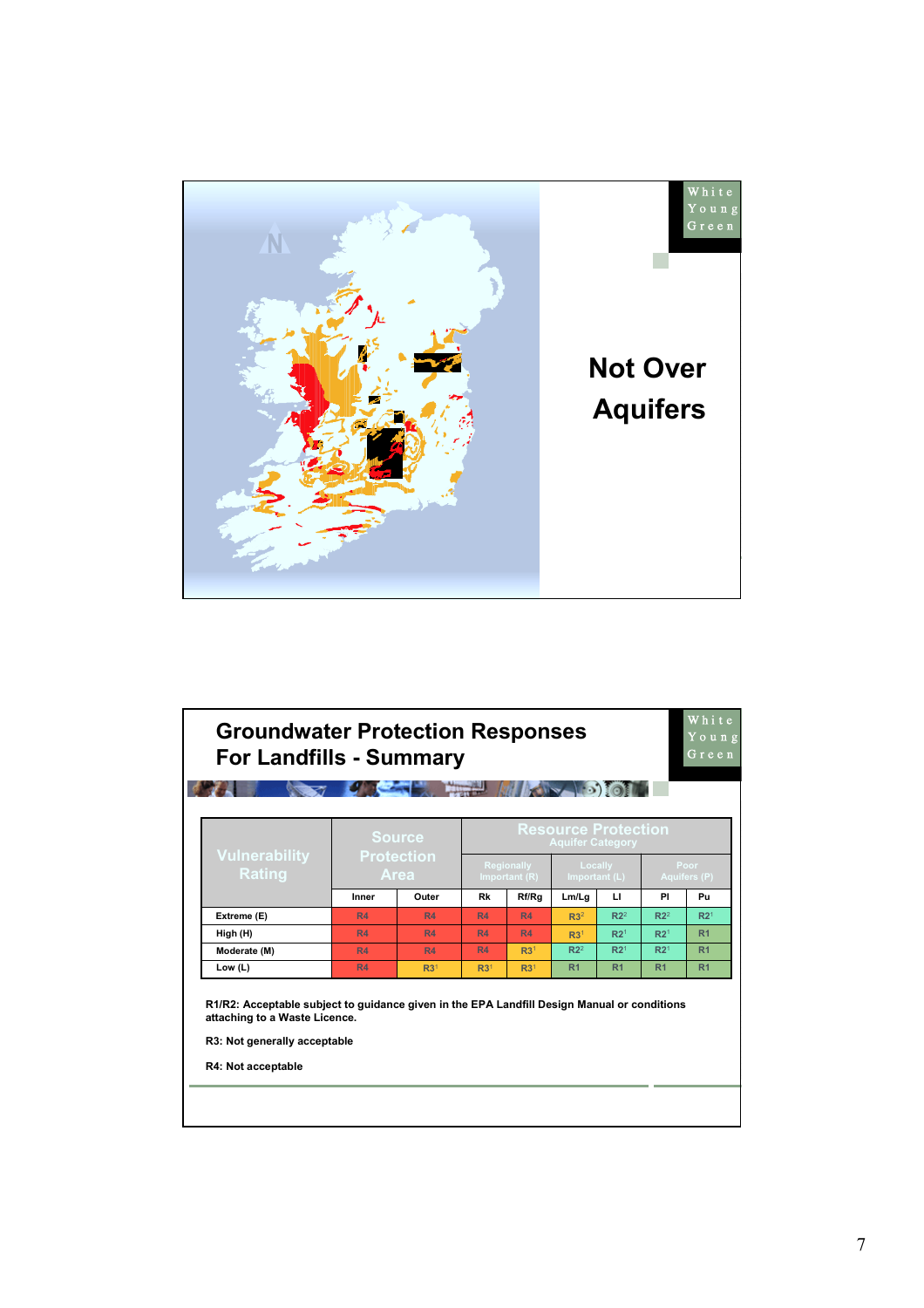

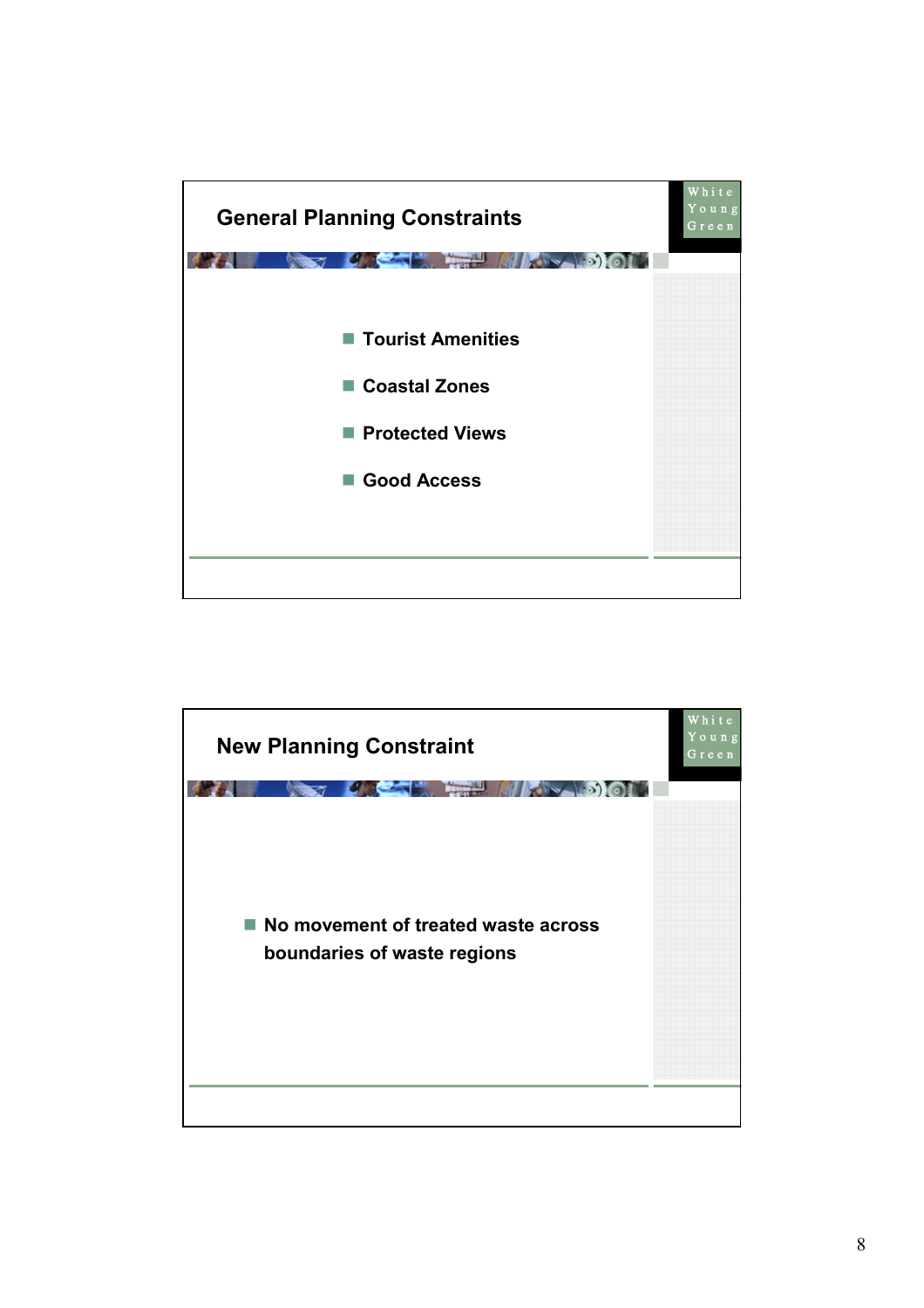

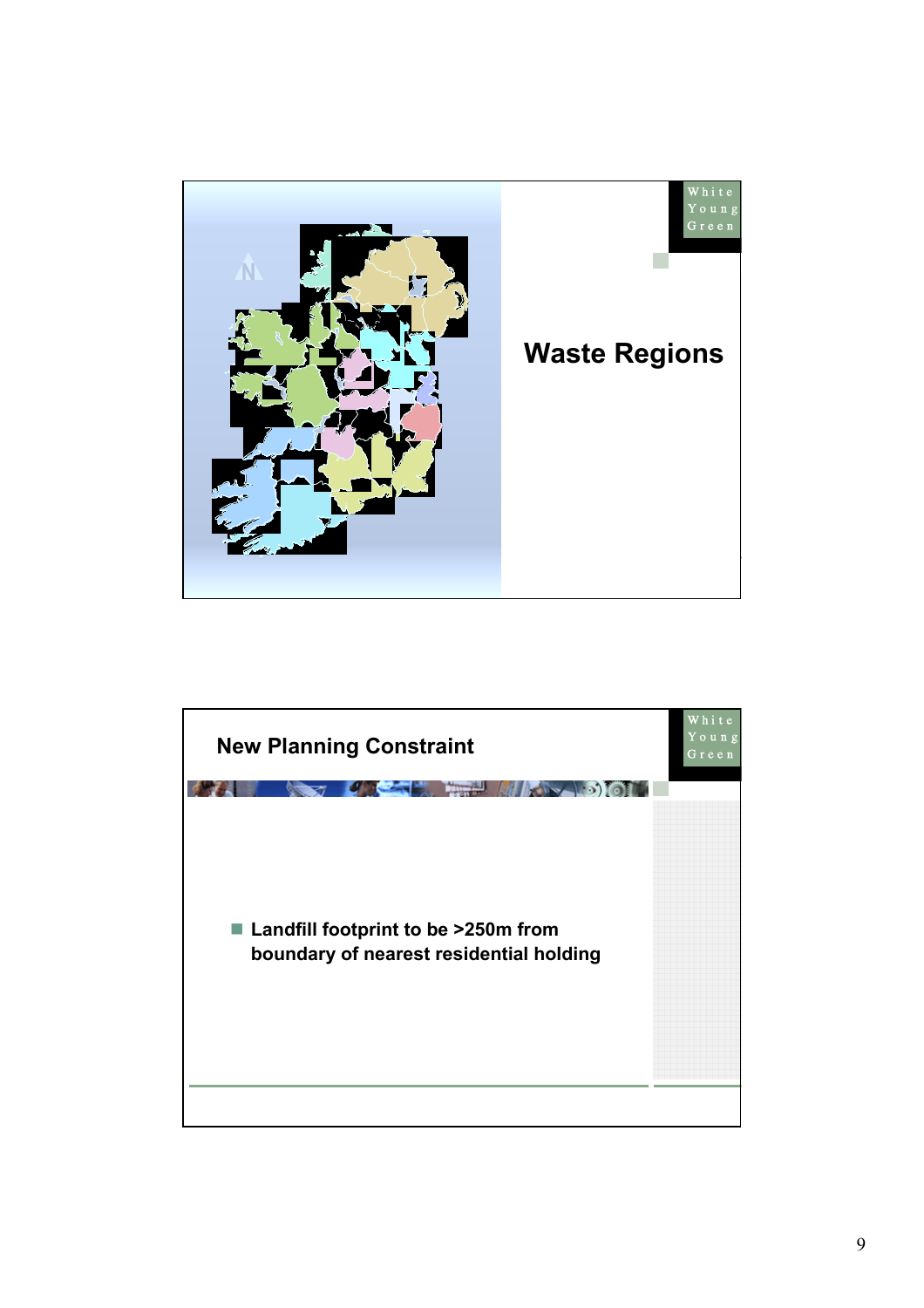